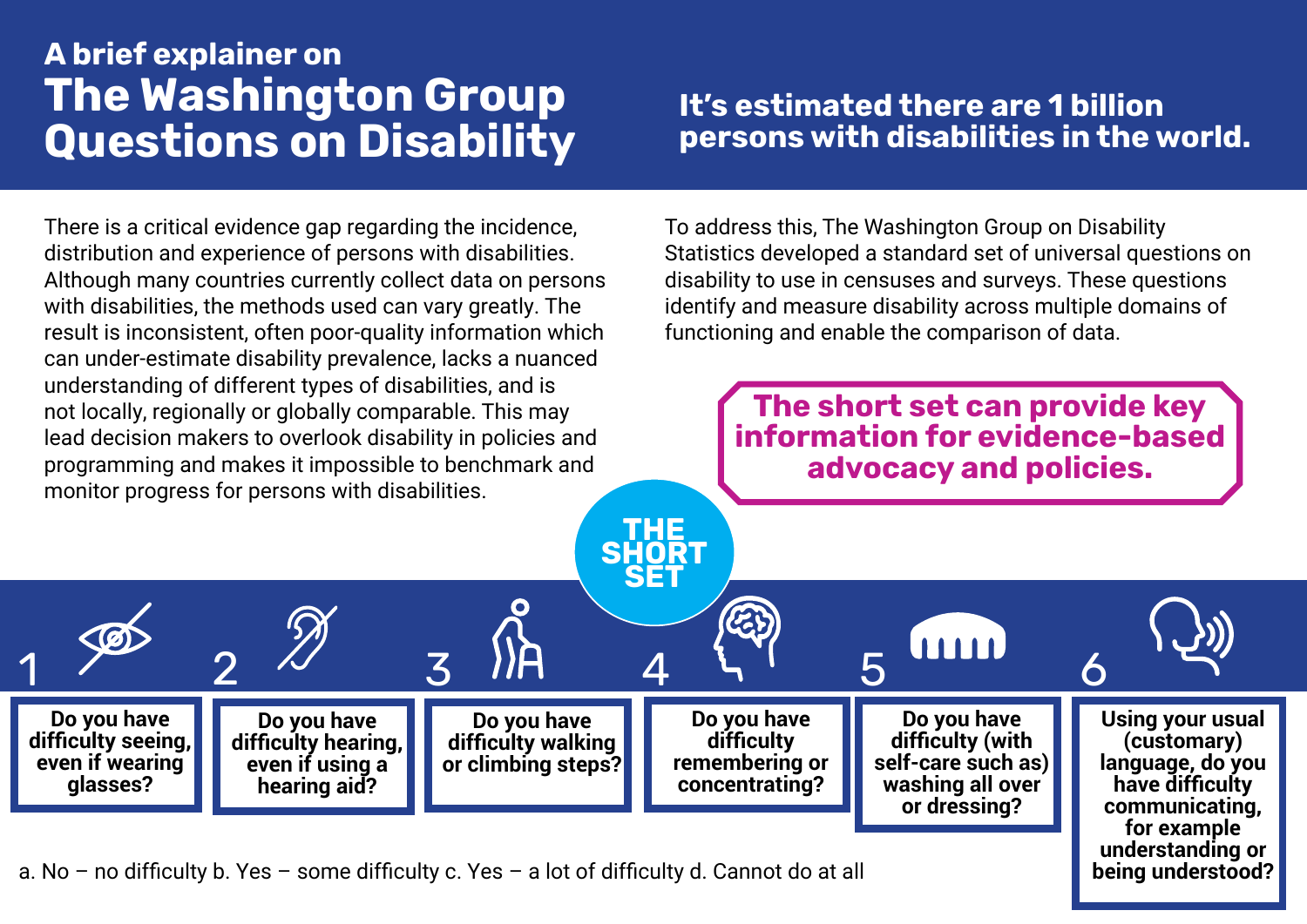## Washington Group Questions on Disability

The Washington Group Short Set (WG-SS) are the simplest and shortest set of questions. They are relatively efficient, low cost, and easy to incorporate into ongoing data collection of national statistical systems. Other tools are appropriate when a more detailed understanding of sectors or barriers and enablers to inclusion is required.

The WG-SS have been rigorously tested across the world in many languages to ensure they deliver internationally comparable data.

Many countries and stakeholders strongly support the Washington Group short set of questions to be used as the tool to determine prevalence and disaggregate data by disability, particularly in household surveys and national censuses. (e.g., by United Nations Statistics Division for the 2020 round of census, and the Conference of European Statisticians, United Nations Economic Commission for Europe)

The WG-SS is suitable for disaggregating by disability status and monitoring progress in attaining the Sustainable Development Goals. It is widely endorsed for this by the disability sector.



- Data disaggregation is the process of dividing data for the total population into subgroups of interest.
- Data disaggregated by disability allows for comparisons of persons with and without disabilities, which is the first step in identifying and exploring inequalities associated with disability.
- The subcategories across which data are disaggregated can be defined by more than one characteristic, such as disability and gender, and the disability disaggregation can take into account different aspects of disability such as severity and type.
- In disability data collection, disaggregation, and analysis, the categories of disability should follow guidelines identified by representative organizations of persons with disabilities.

The UN Convention on the Rights of Persons with Disabilities and the 2030 Agenda for Sustainable Development require that statistics and data be disaggregated by disability whenever applicable.